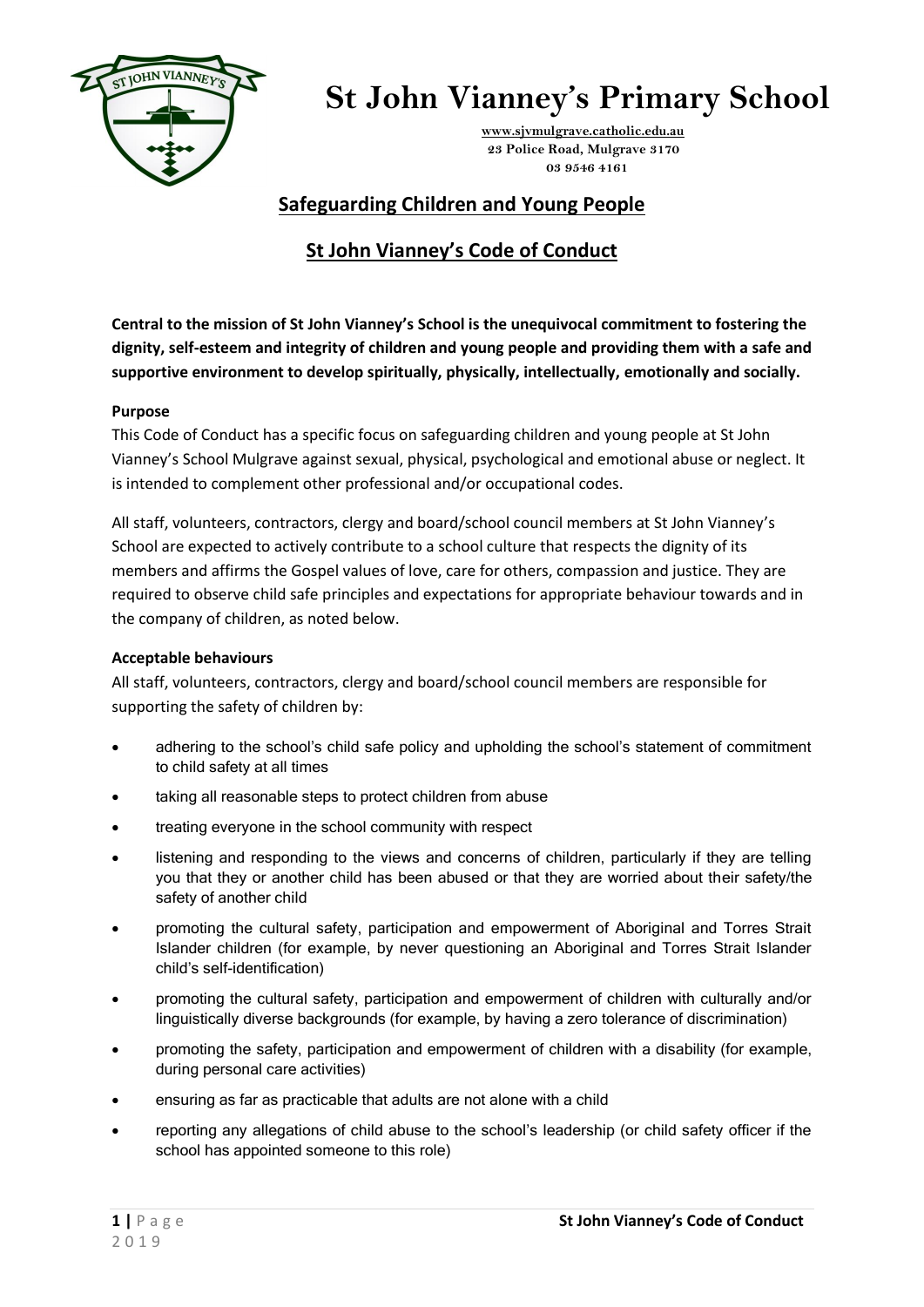

## **St John Vianney's Primary School**

 **[www.sjvmulgrave.catholic.edu.au](http://www.sjvmulgrave.catholic.edu.au/) 23 Police Road, Mulgrave 3170 03 9546 4161**

- understanding and complying with all reporting obligations as they relate to mandatory reporting and reporting under the Crimes Act 1958
- **•** reporting any child safety concerns to the school's leadership (or child safety officer if the school has appointed someone to this role)
- **•** if an allegation of child abuse is made, ensuring as quickly as possible that the child(ren) are safe
- reporting to the Victorian Institute of Teaching any charges, committals for trial or convictions in relation to a sexual office by a registered teacher, or certain allegations or concerns about a registered teacher.

#### **Unacceptable behaviours.**

All staff, volunteers, contractors, clergy and board/school council members must not:

- o ignore or disregard any suspected or disclosed child abuse
- o develop any 'special' relationships with children that could be seen as favouritism (for example, the offering of gifts or special treatment for specific children)
- $\circ$  exhibit behaviours with children which may be construed as unnecessarily physical (for example, inappropriate sitting on laps)
- o put children at risk of any form of abuse (for example, by locking doors)
- $\circ$  initiate unnecessary physical contact with children or do things of a personal nature that a child can do for themselves, such as toileting or changing clothes
- o engage in open discussions of a mature or adult mature in the presence of children. (for example, personal social activities)
- o use inappropriate language in the presence of children
- o express personal views on cultures, race or sexuality in the presence of children
- $\circ$  discriminate against any child because of age, gender, race, culture, vulnerability, sexuality, ethnicity or disability
- o have unnecessary contact with a child outside of school without the school leadership's knowledge. (for example unauthorised after hours tutoring, private instrumental/other lessons or sport coaching.) Accidental contact, such as seeing people in the street , is appropriate
- o have any online contact with a child,(including by social media, email, instant messaging etc) or their family ( unless necessary eg by providing families with e-newsletters or assisting students with their school work or matters related to school)
- $\circ$  use any personal communication channels/devices such as a personal email account exchange personal contact details such as phone number, social networking sites or email addresses with a child